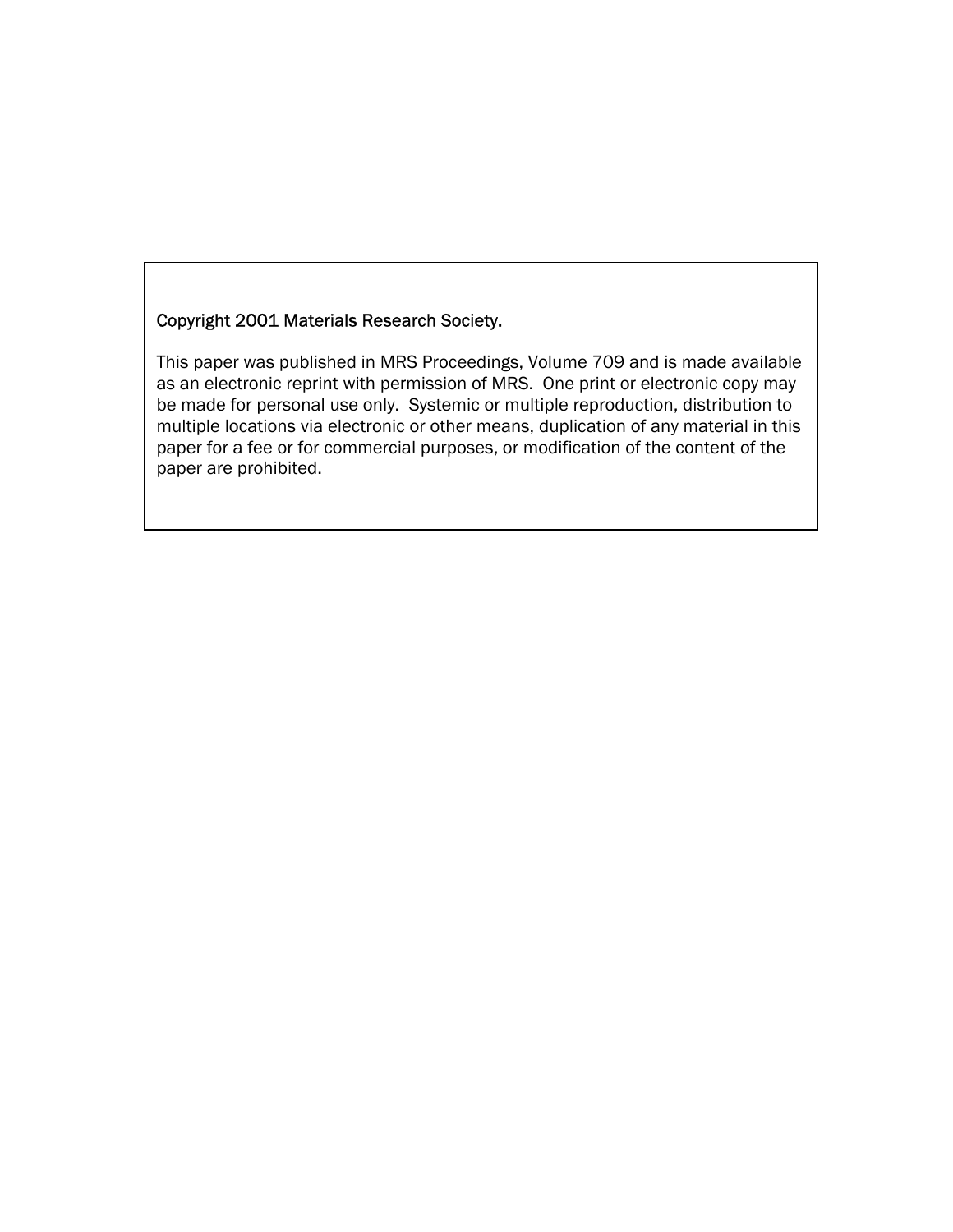# **Liquid Crystal Optical Phase Modulators for Beam Steering**

**Jay Stockley, Xiaowei Xia, Teresa Ewing, and Steve Serati Boulder Nonlinear Systems Incorporated, 450 Courtney Way, Unit 107 Lafayette, CO 80026, U.S.A.** 

# **ABSTRACT**

Beamsteering using liquid crystals can be achieved with refractive or diffractive implementations. The common thread in these various structures is that the liquid crystal is employed as an optical phase modulator. Either nematic or smectic liquid crystal phases can be used to shift the phase of light and steer an optical beam. Various liquid crystal optical phase modulating schemes will be described. Examples include polarization independent and quasiachromatic modulators. Model predictions and experimental results demonstrating the optical phase modulation and beamsteering made possible using different liquid crystal based designs will be presented.

# **INTRODUCTION**

Liquid crystals are frequently used as optical modulators. These materials offer several advantages including large modulation depth, no moving parts, low power dissipation, potential for large aperture operation, and low cost. Beamsteerers that employ liquid crystal modulators can be categorized according to the physical mechanism used to redirect light: refraction and diffraction. McManamon et. al. [1] provide an excellent review of liquid crystal beamsteering technology.

An example of refractive beam deflectors are liquid crystal wedges. In general, refractive beamsteerers offer high efficiency but small angular deflection. The deflection angle for a wedge is proportional to the optical path difference induced by electrically changing the effective refractive index of the liquid crystal. Consequently this approach yields deflection angles on the order of milli-radians. Cascading multiple elements in series can improve the deflection angle without drastically reducing the efficiency. Optical phased arrays can be used in refractive mode if no resets are used and the phase ramps continuously across the aperture. Since there are no phase resets, grating dispersion is not present and broadband radiation can be steered.

Diffractive beamsteerers can be implemented with an optical phased array analogous to some radar systems. Alternatively, the diffractive optical phased array can be thought of as a quantized multiple level phase grating. The more phase levels used in the array, the higher the diffraction efficiency. For example, a binary phase grating ideally provides a diffraction efficiency of 40.5% in each of the two first order diffracted beams. For a quantized phase grating using three phase levels the ideal first order diffraction efficiency is 68.4%, while for 4 phase levels, it increases to 81%. For more than four levels the improvement in diffraction efficiency with increasing number of phase levels slows. At 5 levels the percentage of light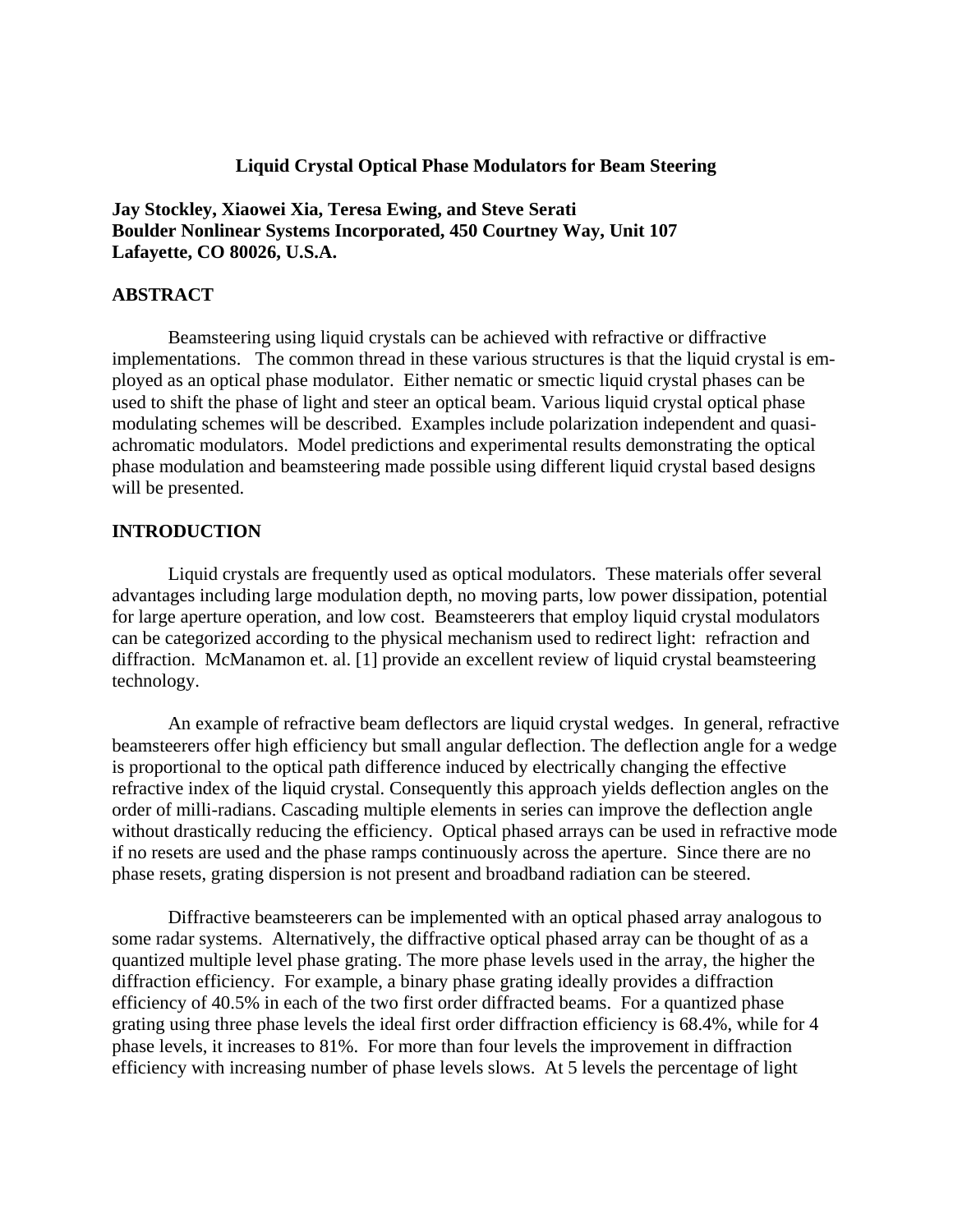diffracted into the first order is ideally 87.5% and for 8 phase levels the ideal first order diffraction efficiency is 94.9%.

Due to the effects of fringing fields between electrode lines, the actual phase profile is not a series of quantized steps but is smoothed such that the device more closely resembles a blazed grating. In addition to the phase profile, device efficiency also depends on the effective fill factor. The effective fill factor is governed by the size of the flyback region (where the phase reset defining a grating period occurs) relative to the size of the grating period [1]. Alternatively, one can attribute lower efficiencies at larger diffraction angles to a finite pixel (element) function. That is, the far field diffraction pattern for the grating written to the device is convolved with a pixel function which envelopes the far field such that efficiency decreases for larger angles.

The deflection angle for a diffractive beamsteerer,  $\theta_{m}$ , is given by

$$
\theta_m = \sin^{-1}\left(\frac{m\lambda}{d}\right) \quad .
$$

Here m is the diffracted order (usually only the first order is considered because it will have the maximum intensity),  $\lambda$  is the vacuum wavelength and d is the (variable) grating period. The grating equation above defines the steered order as the first order of the diffraction grating. The semantics here are somewhat different from microwave phased array theory in which it is by definition the zero order that is steered. Also note that due to the nature of diffractive devices, steering is in general not continuous, though techniques can be used to make the steering appear continuous. A major advantage of diffractive devices is that the addressable angles can be randomly accessed. An additional advantage of diffractive beamsteerers is the potential for twodimensional steering using a single device. However, fabrication limitations restrict twodimensional steering to small angles at this time. One-dimensional diffractive beamsteerers, like the refractive beamsteerers can be cascaded to steer in two dimensions.

 Both refractive and diffractive beamsteerers can be implemented using liquid crystal modulators. The phase shift induced by these modulators is achieved by a change in the optical path or by polarization modulation. Nematic and chiral smectic liquid crystal optical phase modulators are discussed below.

#### **NEMATIC LIQUID CRYSTAL OPTICAL PHASE MODULATORS**

The most straightforward approach to constructing a phase grating using liquid crystal is to employ planar aligned nematic liquid crystal and tune the extraordinary index via an applied electric field. The polarization of the incident light is vibrating along the extraordinary axis of the liquid crystal and as the electric field is applied, the incident light encounters a varying optical path.

As an example of a nematic liquid crystal modulator applied to beamsteering consider the diffraction patterns of Figure 1. Here a series of voltage wedges of different periods has been written to a liquid crystal on silicon (VLSI-addressed) beam steering device. This is a one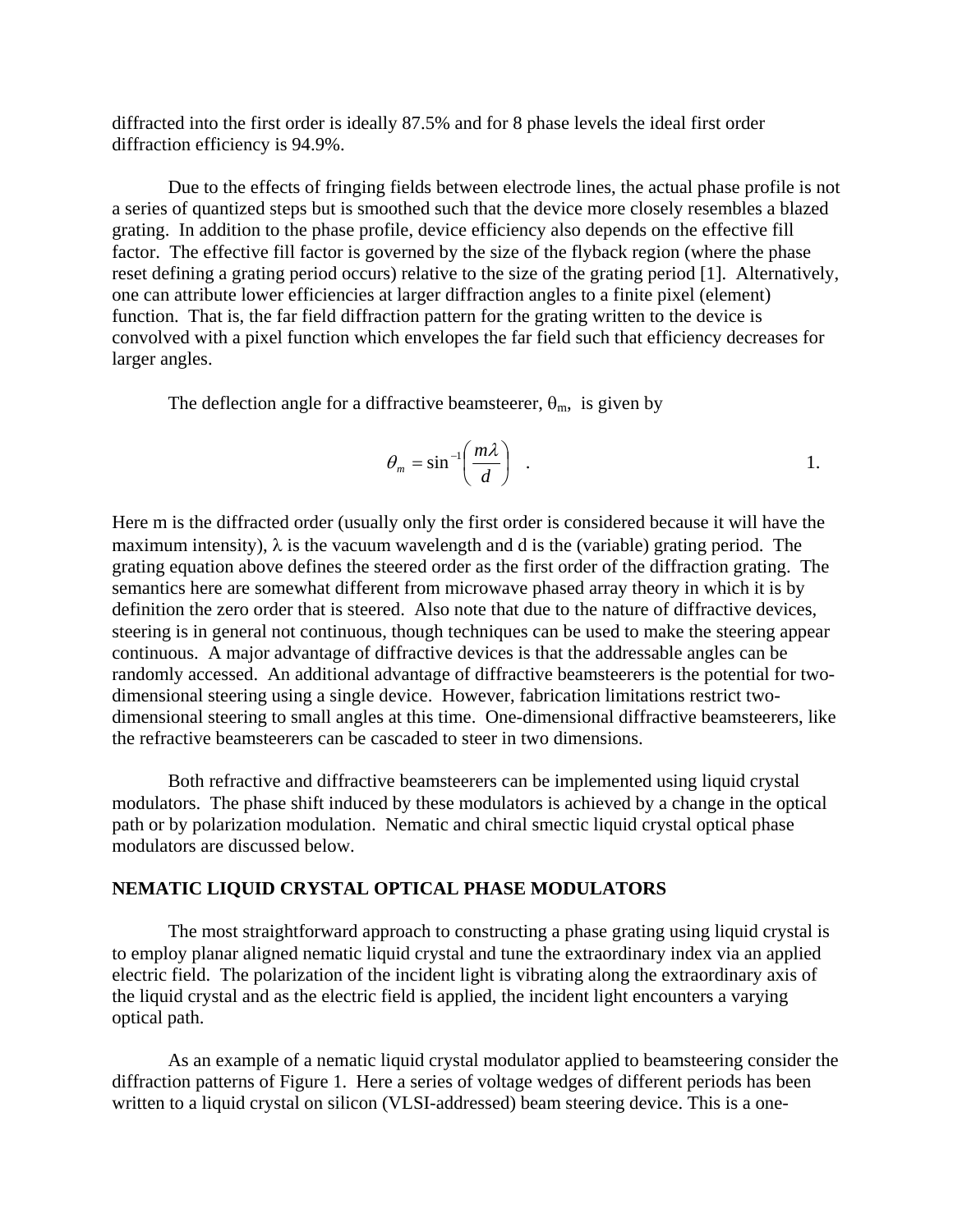dimensional diffractive beamsteerer. The electrode elements are 1.0 micron wide lines separated by 0.8 micron wide spaces. There are 4096 individually addressable electrodes. The aperture is 7.4 mm x 6 mm. The design wavelength is 1.5 µm, however, these devices are adaptable to other wavelengths, within the basic constraints of the backplane and liquid crystal material. An IR camera was used to capture the diffraction patterns. The angular deviation was restricted to  $+3$ degrees for this device because the diffraction efficiency fell off to negligible levels for higher angles. This limitation is primarily a manifestation of the flyback region mentioned above. Improved liquid crystal materials (higher birefringence, sharper switching) and higher addressing voltages could double or triple the maximum useable angle. The optical damage threshold for these devices is determined by the absorption of the indium tin oxide (ITO) cover electrode. This is of course a wavelength dependent phenomenon but at 1.5 microns, damage to the ITO electrode occurs for laser fluences of approximately  $2 \text{ J/cm}^2$ . There are alternative materials for the transparent electrode (such as doped ZnO) that handle higher laser fluences.



**Figure 1.** Diffraction patterns for voltage wedges applied to the 4096 electrode beamsteerer. For no grating, 87% of the incident linearly polarized 1.5 micron wavelength laser light is in the 0 order. After addressing, a majority of this light is deflected to the 1<sup>st</sup> order as defined by the grating equation above.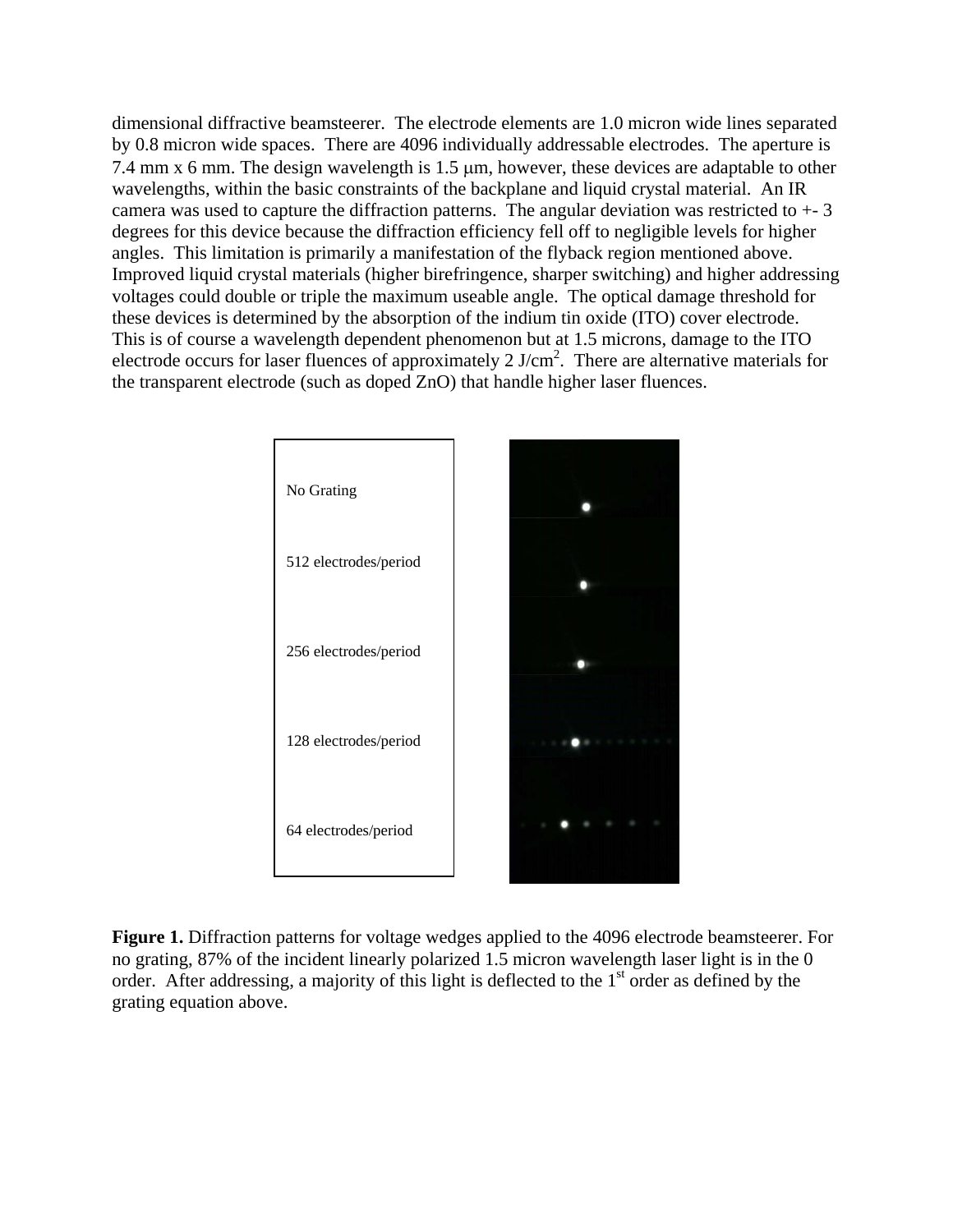#### **Polarization independent implementation**

One of the key limitations to liquid crystal phase modulators is that they require polarized light. This can be overcome using a polarization independent phase modulator [2]. The tradeoff for polarization independent operation is an increase in the thickness of the modulating layer. This affects speed and large angle efficiency.

Figure 2. shows the structure for a polarization independent phase modulator. For the example shown here, vertically polarized light is modulated by the active liquid crystal waveplate. On reflection from the quarter-wave plate and mirror combination the light has rotated to the orthogonal state and what was horizontally polarized entering the modulator is now vertically polarized and it is modulated. The light that was modulated on the first pass is not modulated on reflection.



**Figure 2.** Schematic of polarization independent phase modulator. This forms a common path modulator. Path differences for the two polarizations are negligible for the thin liquid crystal layers (a few microns) commonly used in optical phased arrays with  $2\pi$  resets i.e. the operation occurs in the thin grating (Raman-Nath diffraction) regime.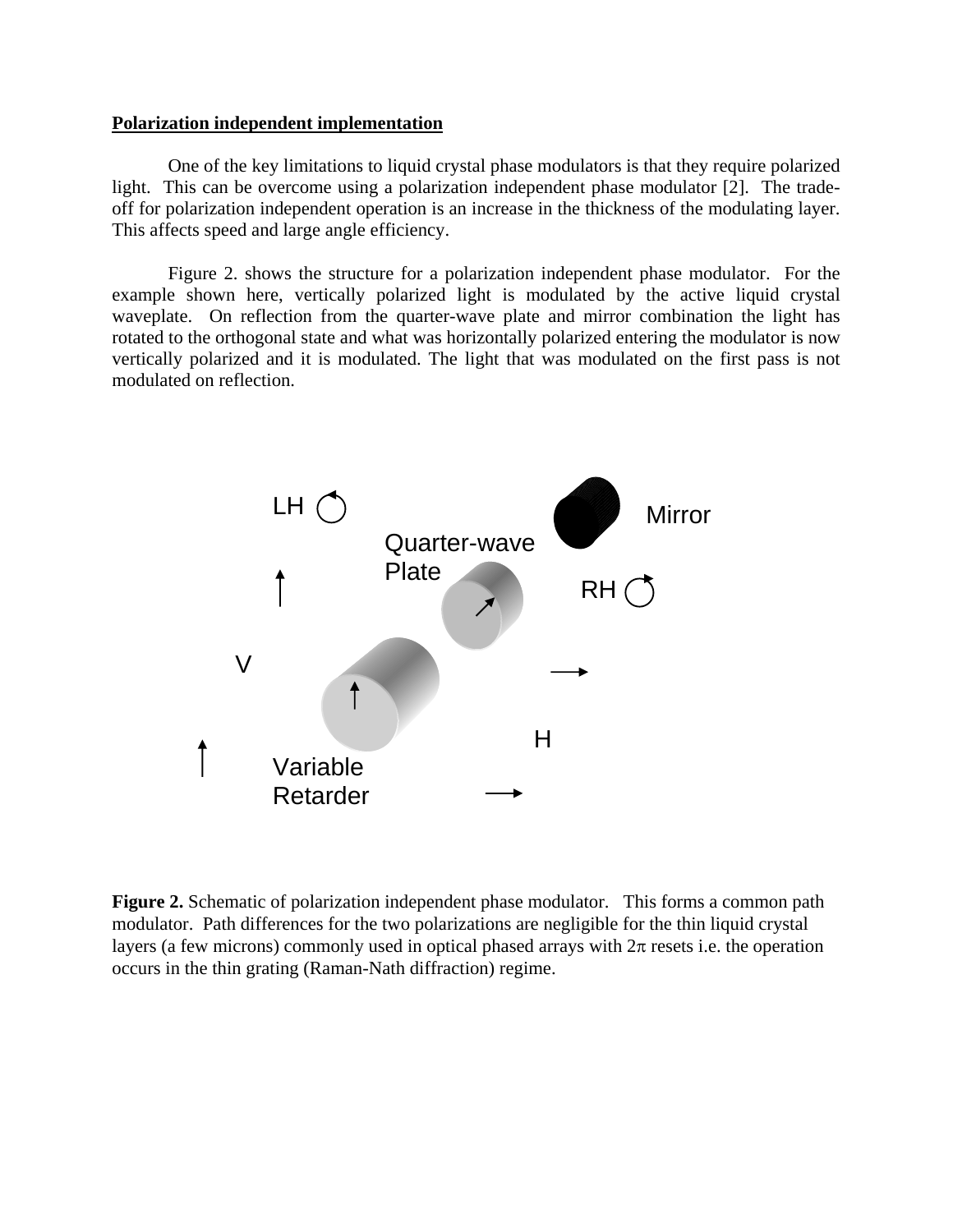# **PHASE MODULATION USING CHIRAL SMECTIC LIQUID CRYSTALS**

Nematic liquid crystal beam deflectors operate on the principle of refractive index modulation. The novel approach using chiral smectic liquid crystals discussed here instead uses the topological phase shift produced by a rotative half-wave plate operating on a circularly polarized optical field. Mechanically actuated topological phase shifters were used on the first U. S. phased array radar during World War II [3]. The method for obtaining topological phase shift using rotative retarders far precedes the use in radar systems. In a 1941 paper developing a mathematical formalism for analyzing polarization systems, Jones presented examples of threeretarder structures [4]. One of these involved bounding a rotative half-wave retarder by quarterwave retarders to form a variable phase shifter (QHQ). Furthermore, Jones referred to an 1859 paper by Billet, who asserted that these structures were known to Fresnel.

This topological phase shift technology is intrinsically suitable for applications in which circularly polarized laser light is used. However, it can be easily modified for use in systems employing linear or elliptical polarization. Moreover, due to the wavelength insensitive phase modulation scheme, the device can operate on multiple wavelengths.

#### **Optical phase shift using circular polarization modulation.**

Figure 3 illustrates the principle of optical phase modulation using circular polarization. A circularly polarized incident optical field can be modeled as a sequence of instantaneous linear polarization states whose oscillation direction progresses in a circular manner as the optical field propagates. That is, the tip of the polarization vector (represented by the arrows in the figure)



**Figure 3.** Optical Phase Shift induced on circularly polarized light by re-orientation of the optic axis of a half wave retarder.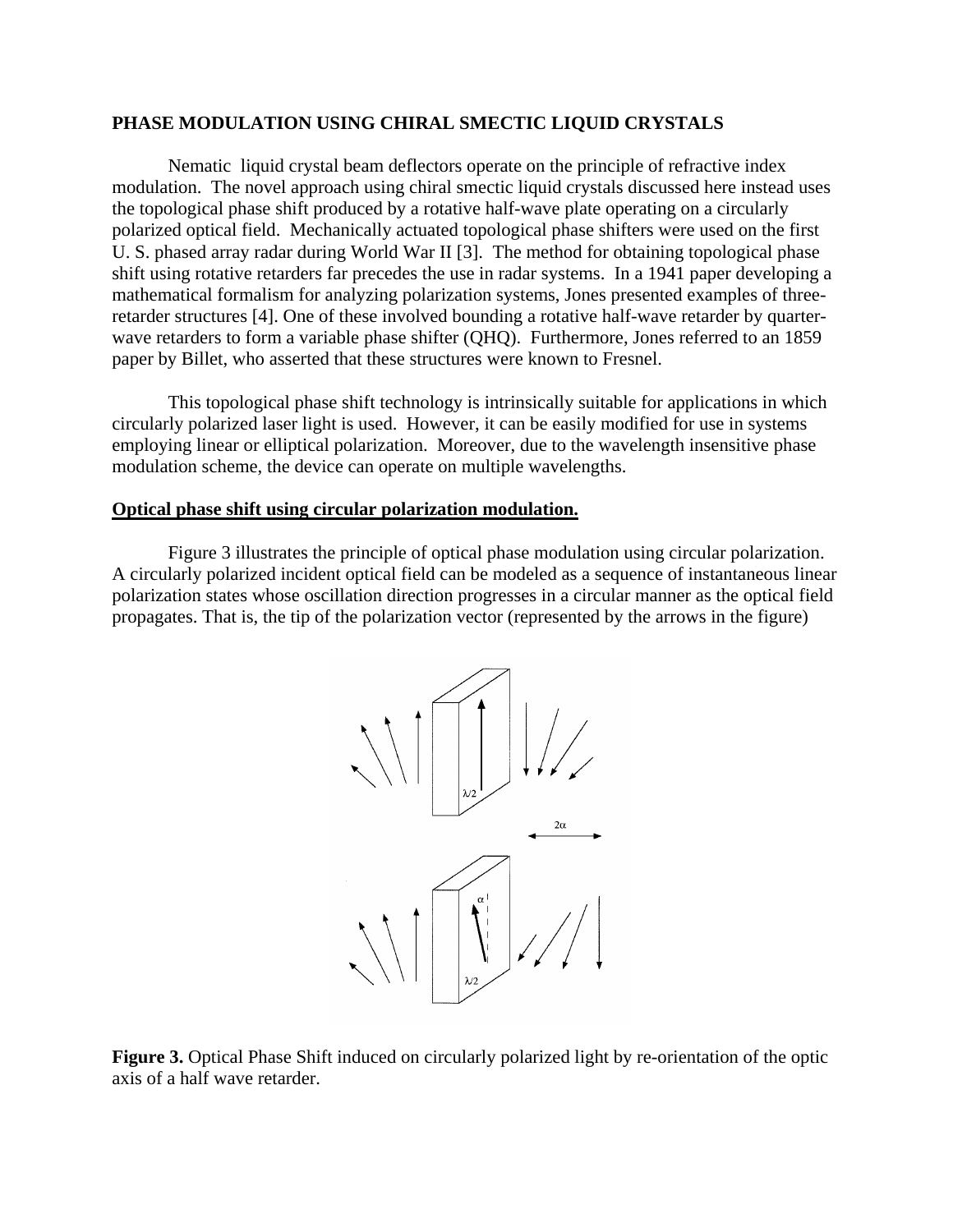will trace out a helix. Upon transmission through a half-wave retarder, these instantaneous linear states are reflected about the optic axis of the retarder, resulting in a handedness change for the circularly polarized field. If the optic axis of the half-wave retarder is reoriented by an angle  $\alpha$ , an additional relative phase of  $2\alpha$  is induced on the optical field. This relative induced phase is sometimes referred to as geometric phase.

Because the induced phase is the result of polarization modulation, it exhibits more broad band behavior than phase shift due to index change. With a planar aligned chiral smectic liquid crystal (CSLC) wave plate, the molecular tilt in the transverse plane changes as a function of applied electric field. This rotates the optic axis of the liquid crystal modulator. The position of the optic axis is the same for all wavelengths and ideally so is the induced phase shift. [5].

### **Reflection-mode phase modulators**

To implement a liquid crystal topological phase shifter, the rotative half-wave plate is ideally a device of fixed retardation and variable transverse orientation. For chiral smectic liquid crystals the maximum reorientation of the optic axis is  $90^\circ$ , and the maximum phase modulation depth is 180° for a transmission mode device. By using a passive quarter-wave retarder and mirror, twice the phase modulation depth can be achieved. The increase in phase modulation depth is due to the quarter-wave plate and mirror preserving the handedness of the reflected circularly polarized optical field. As seen in Figure 4, its structure is similar to the polarization independent modulator.



**Figure 4.** Schematic of chiral smectic liquid crystal phase modulator. The relative phase shift is 4 times the optic axis reorientation.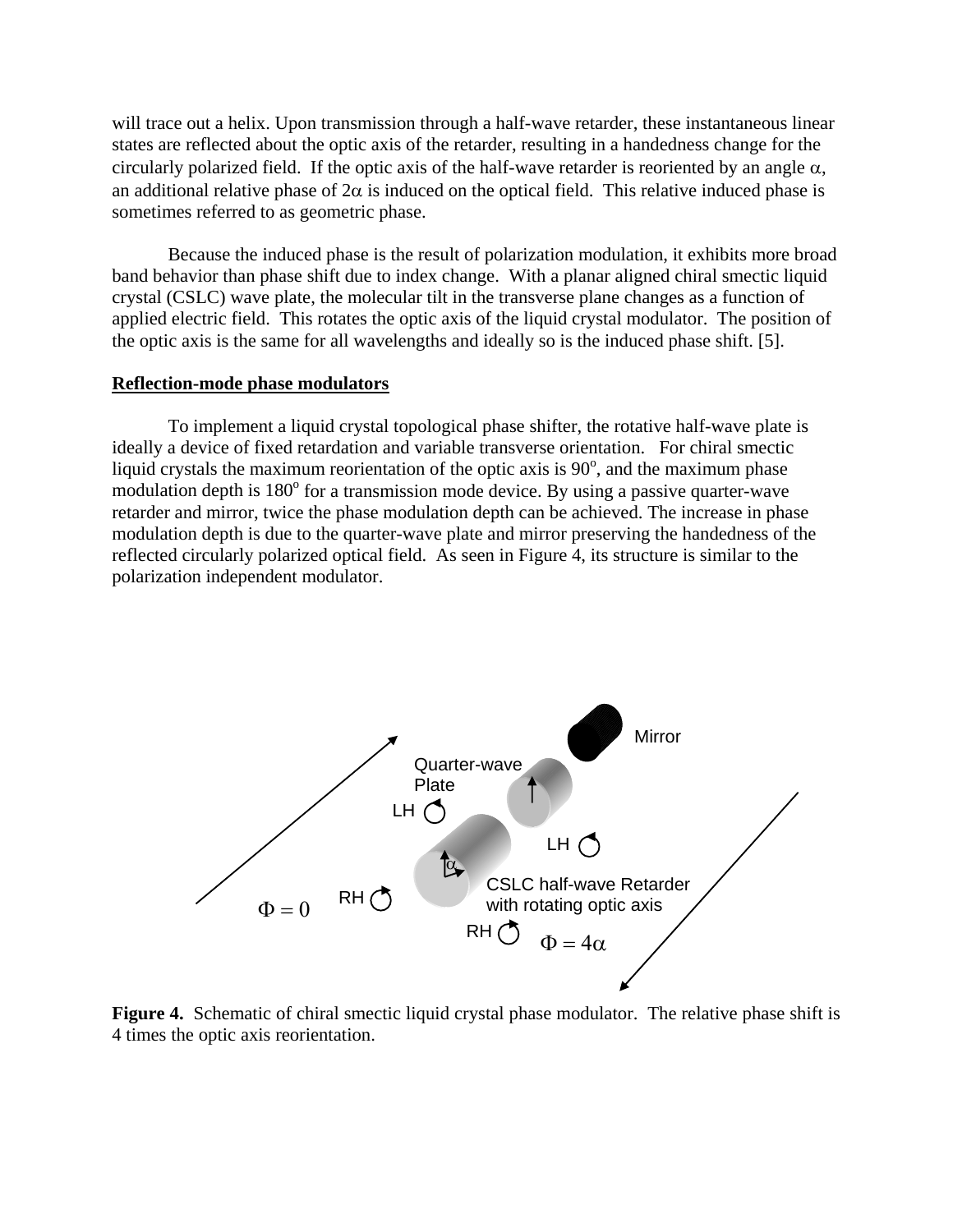For an array of reflection-mode phase modulators, the active portion of the modulator should be situated as close to the reflecting surface as possible to limit the effects of diffraction between successive passes. Most means of obtaining a quarter-wave of retardation are too thick to be practical for use in efficient high resolution multiple pixel phase modulators. Three solutions have been identified: passivated form-birefringence quarter-wave retarders , polymer nematic liquid crystal quarter-wave retarders, or replacing the quarter-wave plate and mirror by a single element: a film of polymer cholesteric liquid crystal.

A bulk modulator based on the half-wave plate and cholesteric mirror geometry has previously been reported [6]. Since then, an integrated modulator has been implemented in which one of the substrates for the active half-wave retarder was a polymer cholesteric liquid crystal mirror. This mirror was on the order of 8 µm thick and the measured reflection was 96.5% of left hand circularly polarized light at 633 nm. The device was gapped using 2.1 µm spacers. It was determined that the chiral smectic liquid crystal cell was a half-wave retarder at 616 nm. For testing, the device was placed in a Michelson interferometer and a variable amplitude square-wave voltage of 0.3 Hz was applied. Using the phase modulation depth obtained from fringe shift and the square root of the normalized optical intensity measured by a power meter, the complex amplitude response of the modulator has been obtained. The complex plane representation of the integrated half-wave cholesteric phase modulator for a wavelength of  $632.8$  nm is shown in Figure 5. Here an ideal  $360^\circ$  lossless phase modulator would correspond to the unit circle. The loci of points that characterize the integrated modulator trace out a circle with its center shifted along the positive real axis. The radius is less than one because of losses, and the center is shifted along the real axis because the modulator performance is better in the first and fourth quadrants i.e. for small and large optic axis orientations



**Figure 5.** Complex amplitude response of a rotative phase shifter in the half-wave and cholesteric mirror geometry.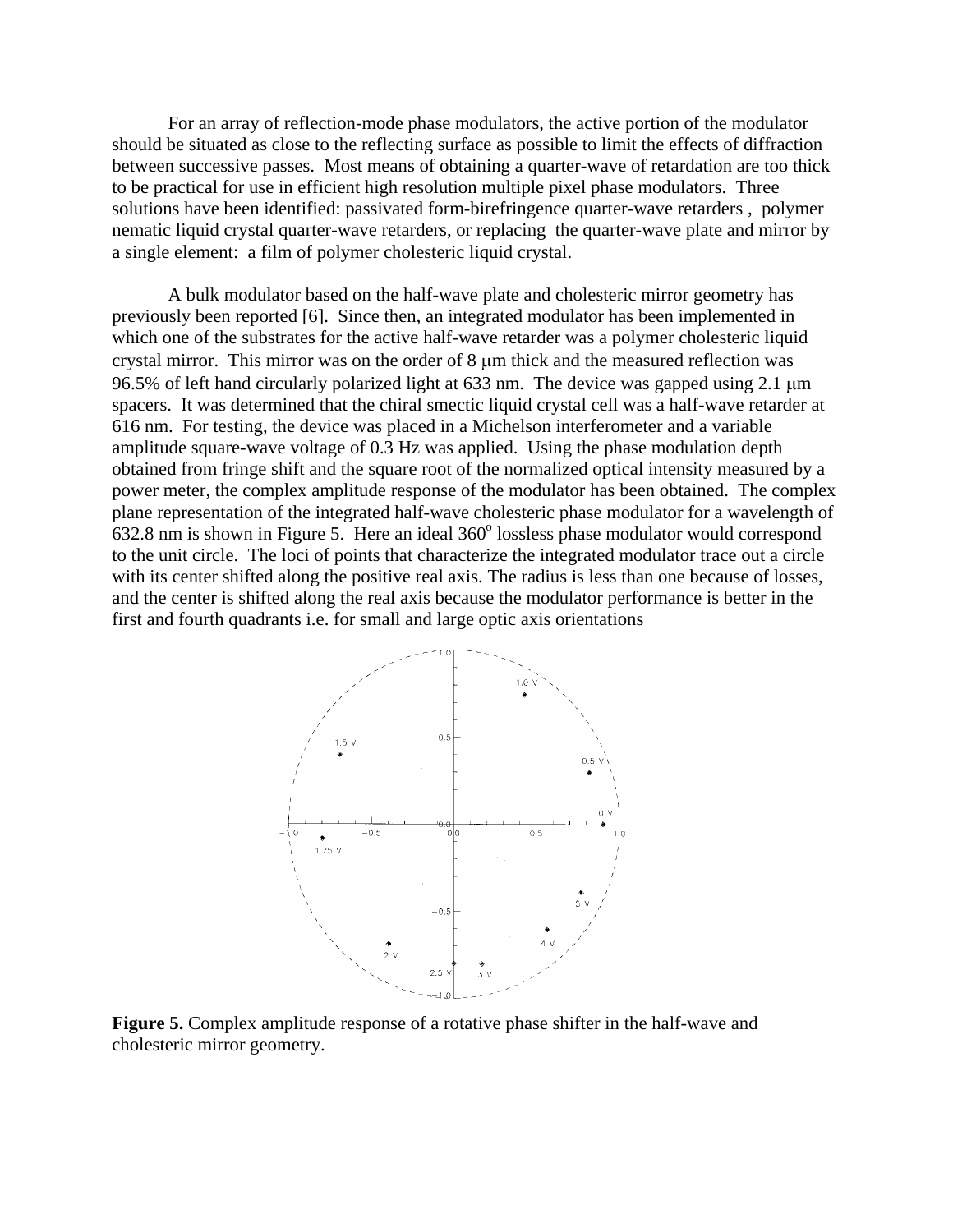The complex amplitude response for the single pixel device shown above indicates that these phase shifters are excellent candidates for implementation in a phased array geometry. However, for high resolution, two–dimensional phased arrays, deposition of an electrode structure onto the polymer cholesteric mirror becomes problematic. If the electrode structure is implemented beneath the polymer cholesteric liquid crystal mirror, the voltage levels necessary for addressing become prohibitive [7]. The solution is to use newly developed polymer nematic retarders. For these polymer nematic retarders, a 2-3 micron thick layer can produce a quarterwave retardation in the near IR. Since the polymer nematic layer is much thinner than the equivalent polymer cholesteric layer, the active portion of the modulator can be addressed through the polymer quarter-wave retarder without a prohibitive voltage drop.

# **Rotative half-wave plates based on analog switching chiral smectic liquid crystal**

The liquid crystal rotative half-wave retarders which comprise the active portion of the modulators must exhibit analog reorientation of the optic axis in the plane transverse to the direction of propagation of the incident optical field. Analog transverse optic axis re-orientation involves using the device in an uncommon configuration. Generally chiral smectic liquid crystals are used in a binary mode [8]. However, this is only a special case of the switching possibilities exhibited by these materials.

Chiral smectic liquid crystals (CSLC) can be categorized according to whether the spontaneous polarization is induced by an applied field (electroclinic), or if it is intrinsically present (ferroelectric). Electroclinic liquid crystal devices exhibit rapid (microseconds) response with soft-mode (transverse plane) switching, however, most electroclinic materials developed to date do not exhibit satisfactory modulation depth. Moreover, the electro-optic properties of electroclinic devices are highly temperature dependent.

The devices discussed here have only a single stable director orientation in the absence of applied electric field. For the phase modulation application considered here, it is desirable that the monostable state is at the extreme of the cone. That is, the projection of the director in the transverse plane with respect to the smectic layer normal is equal to the tilt angle. Others have reported uniform switching based on reorientation of the director from a quiescent state upon application of electric field to thin FLC cells exhibiting surface suppression of the SmC<sup>\*</sup> helix. However, their devices were either bistable or monostable with the quiescent state near the center of the cone, such that the optic axis was approximately normal to the smectic layers .

The advantage of the devices discussed here which exhibit uniform switching and which have the stable state at an angle equal to the tilt angle relative to the smectic layer normal are:

(1) The monostable state has uniform director orientation. A device with a stable state at an angle other than the tilt angle with respect to the smectic layer normal must have a twisted director orientation, and will consequently exhibit some optical activity.

(2) Since the monostable state is already at the extreme of the chiral smectic tilt angle cone, the directors can relax (or be driven) back to the monostable state without the need for a complex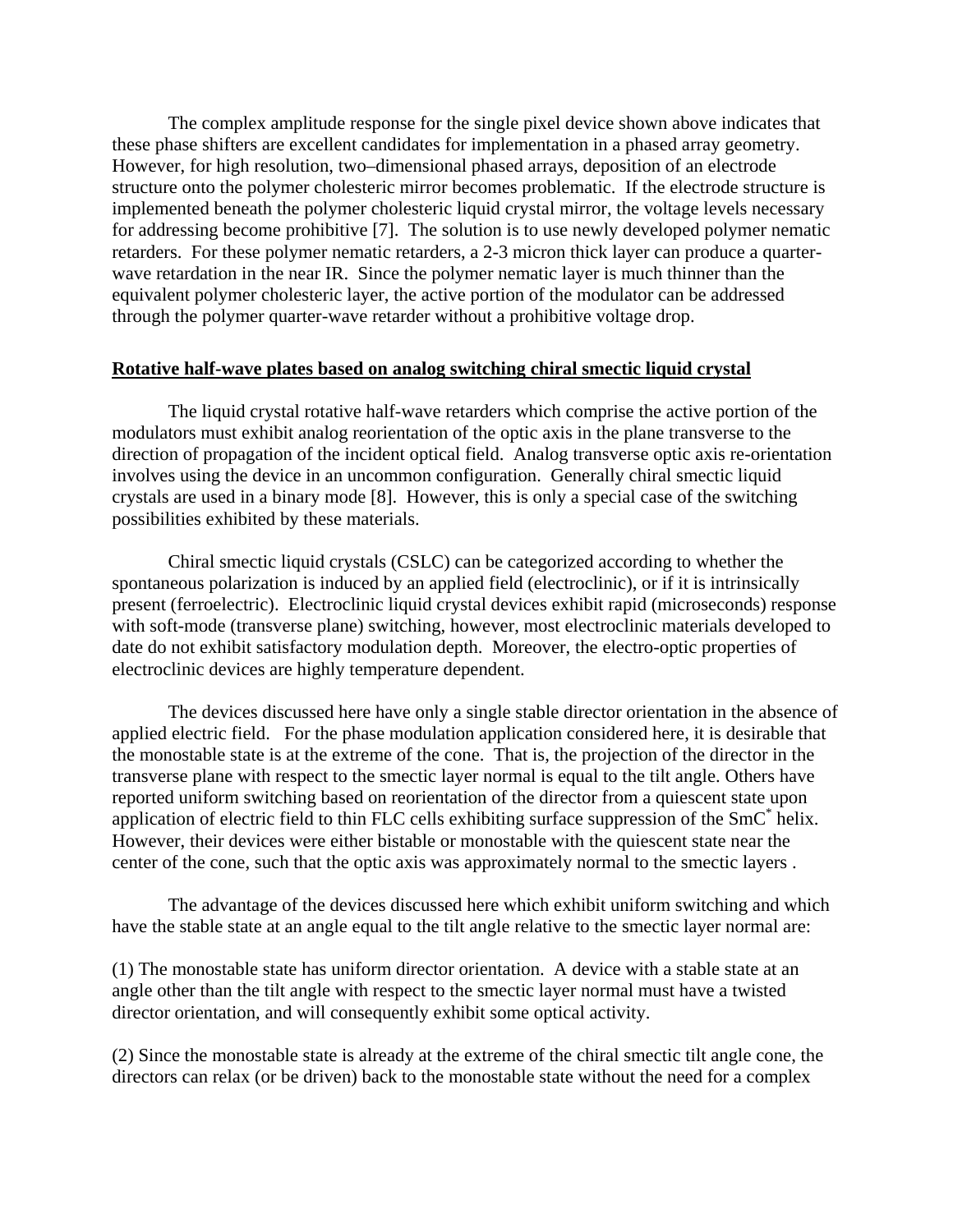driving scheme to produce a consistent quiescent state. That is, the devices ideally do not exhibit hysteresis for the zero field state.

This second point needs further emphasis. If the monostable state occurs at an angle other than the tilt angle, a special driving scheme needs to be used to mitigate hysteresis. Perhaps the simplest solution to this problem, is to drive the devices at the frequency at which the hysteresis loop disappears. The catch is, this frequency may be too low. For example, measurements of the material BDH-764E after transition into the SmC\* phase demonstrate a minimum in hysteresis for a driving frequency of 250 Hz. It is evident that this material could not be used to implement a high quality sub-millisecond analog FLC device. To come up with a material that exhibits a minimum of hysteresis at 1 kHz for a zero-field state that is not on the cone angle extreme would require an extensive materials search, if not an all-out chemical synthesis effort. For this reason, analog FLC devices that operate such that the monostable state is at the cone-angle extreme are the best approach for implementing optical phase modulators using topological phase shift.

Figure 6 shows the general director geometry for the devices considered here. A thin chiral smectic liquid crystal (CSLC) layer is sandwiched between two substrates. The CSLC molecules are arranged in layers, and within the layers the molecules are oriented with respect to the smectic layer normal at the cone angle θ. The layers are generally either tilted or form chevrons at an angle  $\delta$  with respect to the substrate. In addition, the molecules themselves may be pretilted at an angle with respect to the substrate such that the stable state is  $\phi = \phi_0$ . The molecular director, *n*, defines the slow axis. The spontaneous polarization is normal to the director, and directed into (or out of) the substrate in the zero-field and maximum field states.

Upon application of an electric field, the spontaneous polarization couples to the field and the director moves along the cone defined by the tilt angle θ and having an axis *x* normal to the smectic layers. So the azimuth angle  $\phi$  represents the orientation of the liquid crystal director on the surface of the tilt angle cone. Under the influence of applied electric field, the director orientation, φ, varies continuously from  $\phi = \phi_0$  (at or near  $\phi = 0^{\degree}$ ) up to an extreme of  $\phi = 180^{\degree}$ . Thus, the projection of the directors onto the substrates which represents the effective optic axis γ, continuously rotates from  $\gamma = \theta$  to  $\gamma = -\theta$ . The switching occurs more readily for molecules near the center of the device such that at intermediate applied fields a small twist develops. That is, the molecules near the surface slightly lag in switching about the cone due to surface anchoring forces. For low applied electric fields, all of the molecules are near the quiescent state. The reorientation of the optic axis is small and the director conformation is relatively uniform throughout the device thickness. As the field is increased the molecules in the center of the cell proceed further about the cone than those near the surfaces resulting in a slight twist in the director orientation throughout the device thickness. For large applied fields, essentially all of the molecules are switched to the opposite cone extreme, resulting again in a uniform director conformation.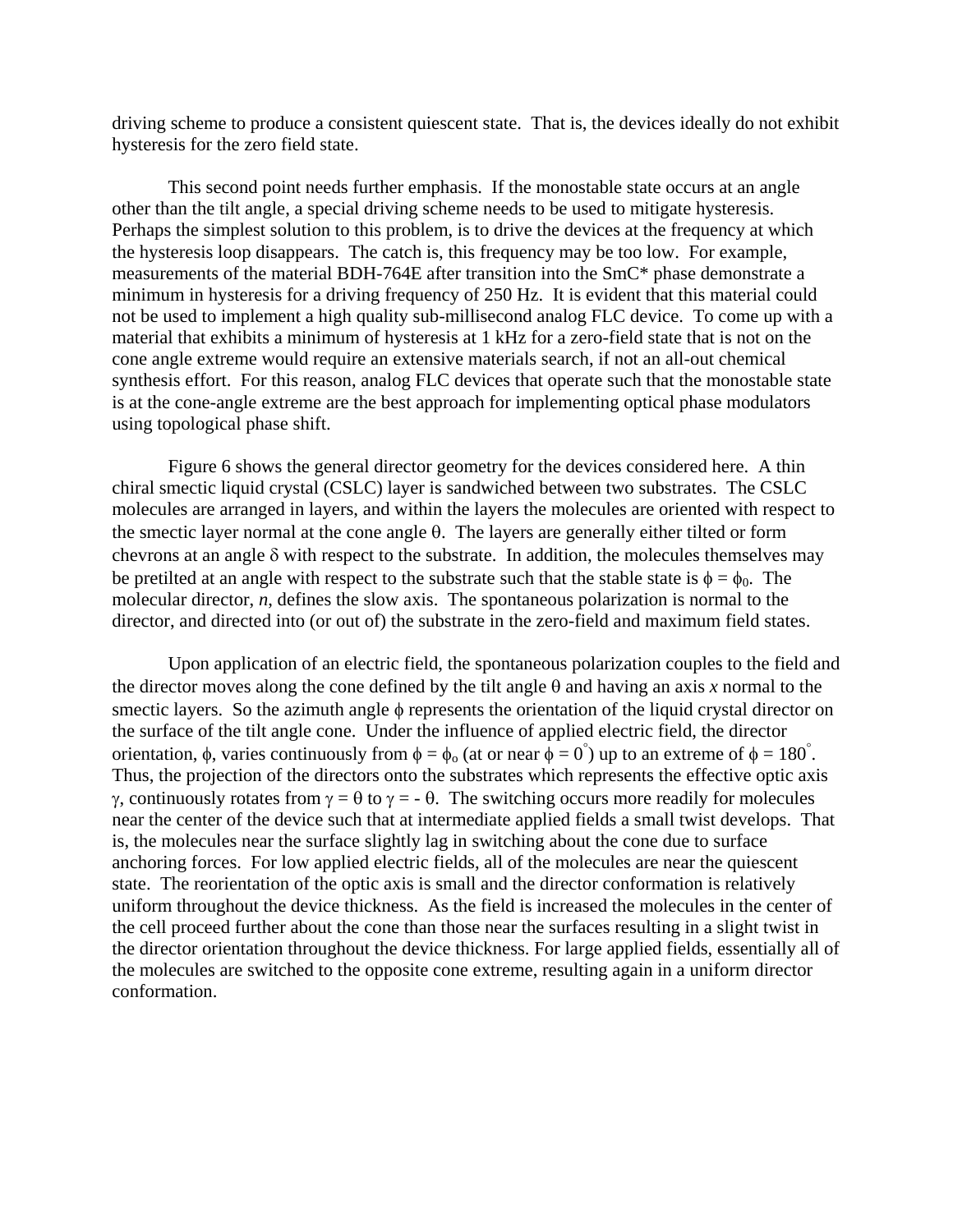

**Figure 6.** Schematic of CSLC retarder geometry. The molecules are arranged in layers and oriented uniformly at the cone angle θ with respect to the layer normal. The layers are titled at an angle  $\delta$  with respect to the substrate.  $\phi$  is the azimuthal cone angle, and  $\phi_0$  is the molecular pretilt. The liquid crystal director n defines the slow axis, which is oriented at an angle ψ with respect to the substrate. The spontaneous polarization,  $P_s$  is normal to the director. The effective optic axis in the plane of the substrates is γ.

Consider first the situation where the smectic layers are normal to the substrates ( $\delta = 0^{\degree}$ ) and the molecules have no pretilt ( $\phi_0 = 0^0$ ). This is sometimes referred to as the so-called bookshelf geometry [9]. Here the monostable state is defined as  $\phi = 0^0$ ,  $\gamma = \theta$ . Upon application of an electric field, the spontaneous polarization couples such that the director moves along the surface of the cone, and φ increases continuously depending on the electric field strength. For large enough fields, the directors rotate about the cone up to the extreme position of the azimuthal cone angle  $\phi = 180^\circ$ . In this orientation,  $\gamma = -\theta$  such that the spontaneous polarization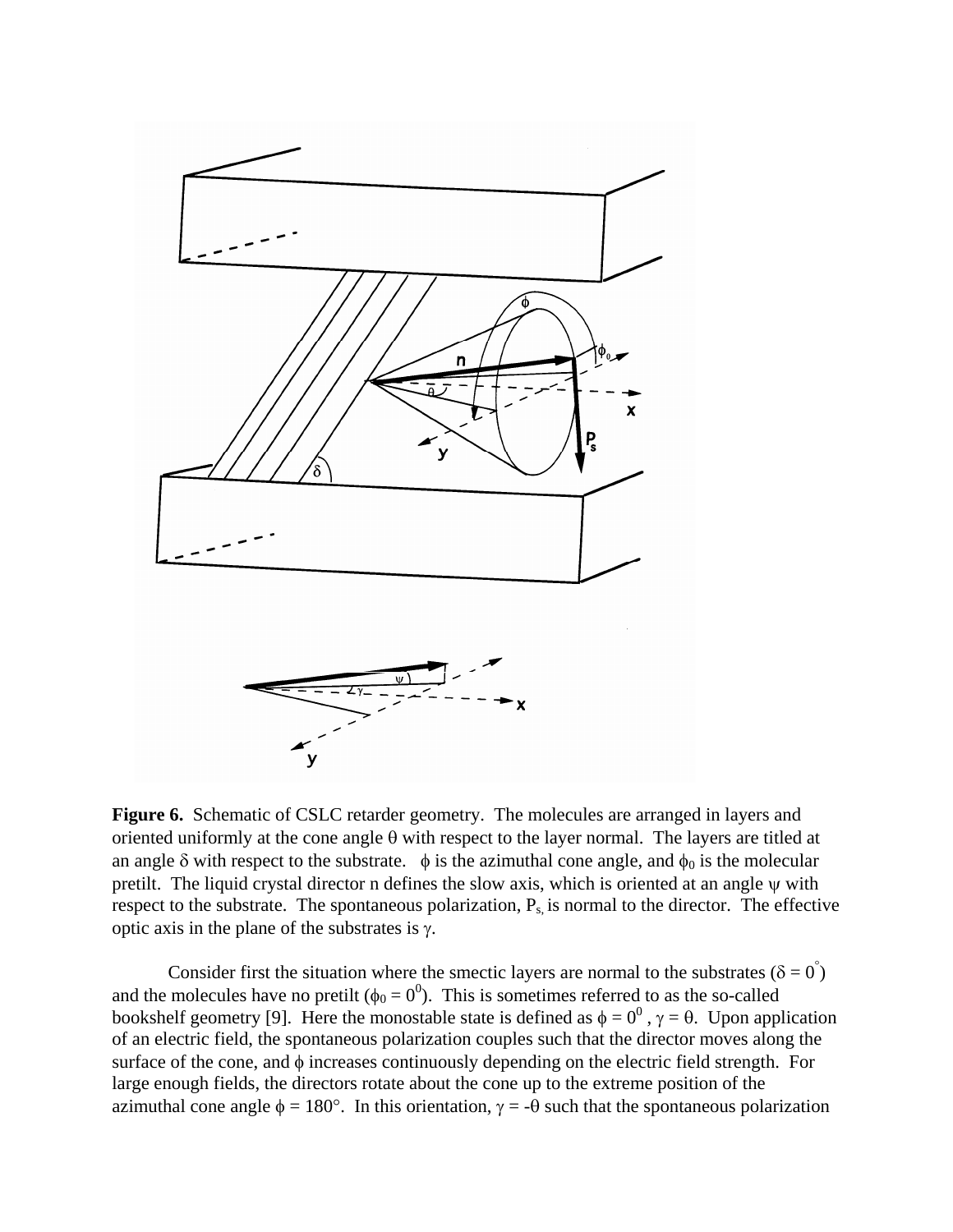is now pointing in the direction of the electric field essentially throughout the cell. The effective optic axis orientation, γ, has undergone an analog rotation in the plane of the substrates up to a maximum rotation of 2θ. If the electric field is removed, the director *relaxes* back to the original monostable state:  $\phi = 0^{\circ}$  and  $\gamma = \theta$ . If from the extreme switched state ( $\phi = 180^{\circ}$ ;  $\gamma = -\theta$ ), the sign of the electric field is reversed, the spontaneous polarization couples to the field and *drives* the molecular director back along the cone such that  $\phi$  decreases to  $\phi = 0^{\circ}$  and  $\gamma$  continuously rotates from a value of -θ to θ.

The dielectric anisotropy,  $\Delta \varepsilon$ , will also couple to the electric field. This torque is weaker than the polarization coupling and is second order. Depending on the sign, the dielectric anisotropy will contribute or detract from the director re-orientation [10]. The torque due to spontaneous polarization is proportional to  $P_s \cdot E$ . The torque due to dielectric anisotropy is proportional to  $\Delta \epsilon E^2$ . Due to the high spontaneous polarization for this material, the polarization torque dominates and at fields on the order of  $10V/\mu m$  the dielectric torque (based on a Δε of 2 which is typical for CSLC materials) will contribute less than 8% of the total torque acting to reorient the directors. It should be noted that in previous experiments on CSLC retarders complete switching took place for fields between 2.5 and 10  $V/\mu$ m. Consequently, contributions to switching due to dielectric anisotropy are secondary for these devices.

One important contribution that may occur for a material with negative dielectric anisotropy is that the dielectric anisotropy helps to limit the out of plane tilt of the optic axis. As the molecules are switched about the tilt cone by coupling to the spontaneous polarization, a negative dielectric coefficient will act to keep the molecules confined to the transverse plane. The net effect of this is that the out of plane tilt (and consequently the retardance change that accompanies director reorientation discussed below) is reduced, allowing the device to more closely resemble the desired configuration of a fixed retarder with variable orientation.

During uniform (or quasi-uniform) switching, a normally incident optical field will encounter a change in the retardation of a device with liquid crystals in the bookshelf geometry. The retardation decreases as the director moves along the cone from the original monostable state ( $\phi = 0^{\circ}$ ,  $\gamma = \theta$ ) to ( $\phi = 90^{\circ}$ ,  $\gamma = 0^{\circ}$ ). Further reorientation along the cone results in an increase in retardation as the optic axis moves from ( $\phi = 90^{\circ}$ ,  $\gamma = 0^{\circ}$ ) to the extreme induced orientation ( $\phi = 180^{\circ}$ ,  $\gamma = -\theta$ ). This is a result of the change in the projection of the extraordinary index as the molecules rotate about the cone. In addition to the possibility of contributions from negative dielectric anisotropy as mentioned above, a tilted (or chevron) layer structure can also reduce the out of plane tilt perceived by the incident optical field.

The behavior of these CSLC retarders switching under the influence of an applied electric field suggests the following process. The initial (zero field) state is uniform, with the optic axis at an angle equal to the tilt angle with respect to the smectic layer normal. This state is defined by the angles  $\gamma = \theta$ ,  $\phi = 0^{\circ}$ . Now,  $\alpha$  is the optic axis rotation from this quiescent state. (In the geometry of Figure 6,  $\alpha = \theta - \gamma$ .) Upon application of an electric field,  $\alpha$  increases up to a maximum rotation of 88°. Meanwhile, the azimuthal angle increases up to a maximum 180° as the director proceeds about the tilt angle cone. The change in these angular quantities in addition to the changing layer tilt affect the birefringence and hence the optical retardation. Furthermore,